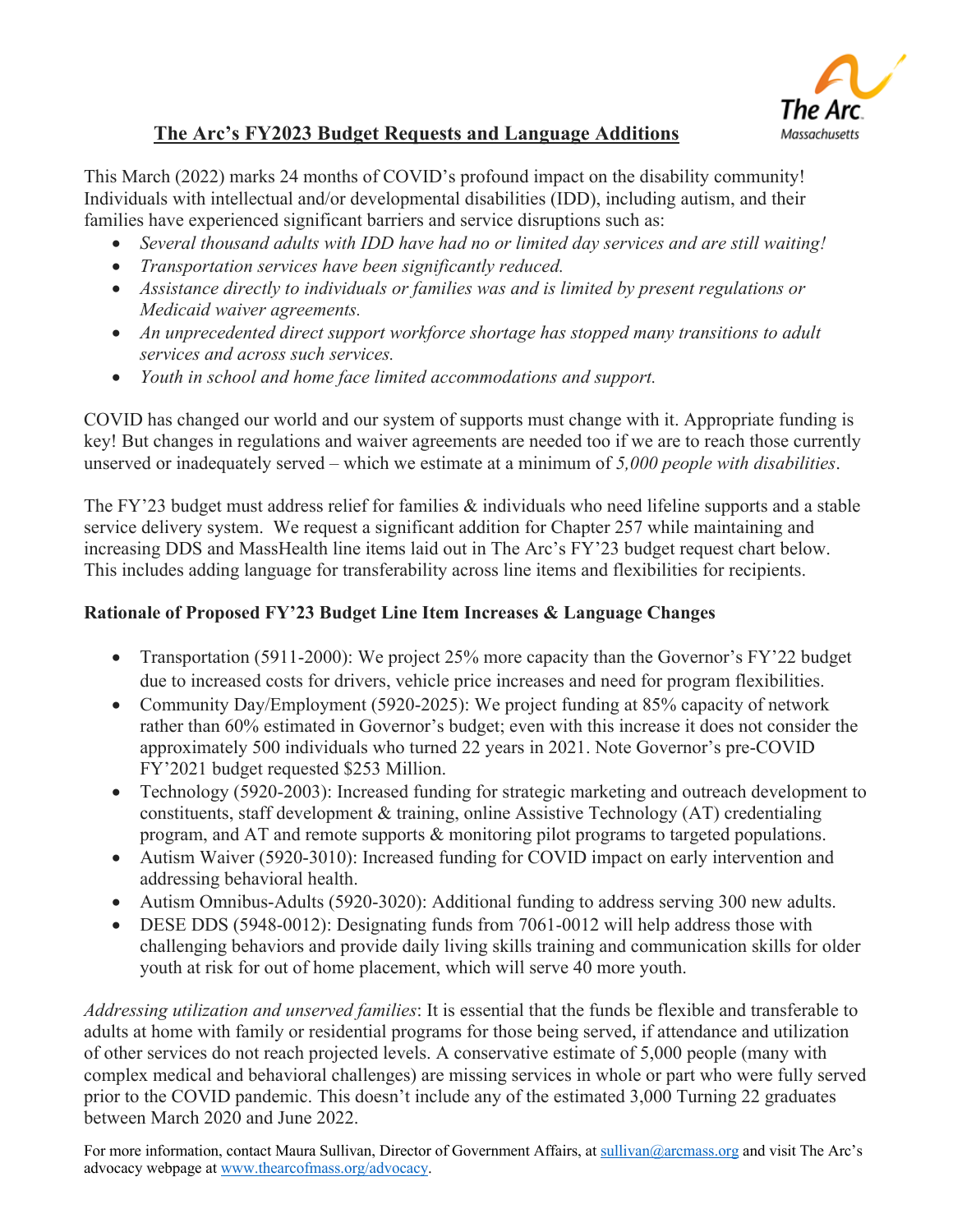- 1. **Adjust language for DDS and MassHealth Line Items to increase transparency and flexibility** to stabilize the network of services and permit shifting of funding for support services to individuals living with family or other settings if/when delays in congregate care continue:
	- a. DDS Line Item 5911-1003, In line 2, replace "provided, that the commissioner of developmental services may transfer funds between items 5920-2025, 5920-2000, and 5911- 2000" with "provided, that the commissioner of developmental services may transfer funds between items 5920-2025, 5920-2000, 5911-2000 and 5920-3000."
	- b. DDS Line Item 5911-1003, In line 6, add "and provided further that the department of developmental services will revise regulations to allow flexible use of funding for support including goods and services by individuals not receiving adequate congregate day services including payment to responsible parties; and provided further, that the department will assist MassHealth in amending federal reimbursement agreements to maximize revenue and effectively serve adults in the least restrictive setting."
	- c. MassHealth Line Item 4000-0300, In line 3 "provided further that MassHealth will revise regulations to authorize flexible use of funding for support including goods and services by individuals not able to attend congregate day services such as day habilitation including funds to responsible parties; and, provided further, that MassHealth amend federal reimbursement agreements to maximize revenue and effectively serve adults in the least restrictive setting.
- **2. Include language in MassHealth Line Items to better support Day Habilitation services and Adult Foster Care (AFC) programs.** Given the workforce crisis, the 10% staff rate increases from the American Rescue Plan Act (ARPA) funding must be maintained for Day Habilitation services and AFC. Many individuals are still waiting to return to day habilitation programs due to staff shortages. Also, AFC caregivers did not receive any emergency relief during the pandemic such as "hazard pay" and other financial relief in recognition of the extraordinary efforts, burden, and personal risks these caregivers have endured. In addition, programmatic changes are needed to identify and retain caregivers and sustain the AFC program, which keep families intact and individuals out of long-term care facilities. We propose permitting responsible parties (guardians and spouses) to be paid AFC caregivers. Add to MassHealth Line Item 4000-0601, beginning on line 20:
	- a. "provided further that the rates effective for Adult foster care within MassHealth and MassHealth managed care entities on June 30, 2022 including the additional 10% shall continue and provided further that 90% of said 10% increase shall be directed toward staff related costs and caregiver payments."
	- b. "and provided further that MassHealth amend applicable regulations, by October 1, 2022, to permit spouses, legal guardians, and other legally responsible individuals to be qualified as caregivers."
	- c. "and provided further that the rates effective for day habilitation services within MassHealth and MassHealth managed care entities on June 30, 2022 including the additional 10% shall continue, and provided further that 90% of said 10% increase shall be directed toward staff related costs and caregiver payments, provided further that those enhancements will continue until utilization of said program achieves 90%. (MassHealth is not included in Chapter 257.)

## **Chapter 257 Request and 75th Percentile**

*Service providers, individuals, and families continue to face challenges recruiting, hiring, and retaining direct support staff, which severely impacts the supports and services needed*. Chapter 257 (1599-6903) requires \$580 Million this year to accomplish the goal of having direct support workforce salary benchmark meet similar Massachusetts occupation titles at the 75<sup>th</sup> percentile based on current Bureau of Labor Statistics (BLS) data. This would get these essential staff into the \$20/per hour range and above to deal with this crisis. The total is \$350 Million above House 2 request. (*See full chart on next page*)